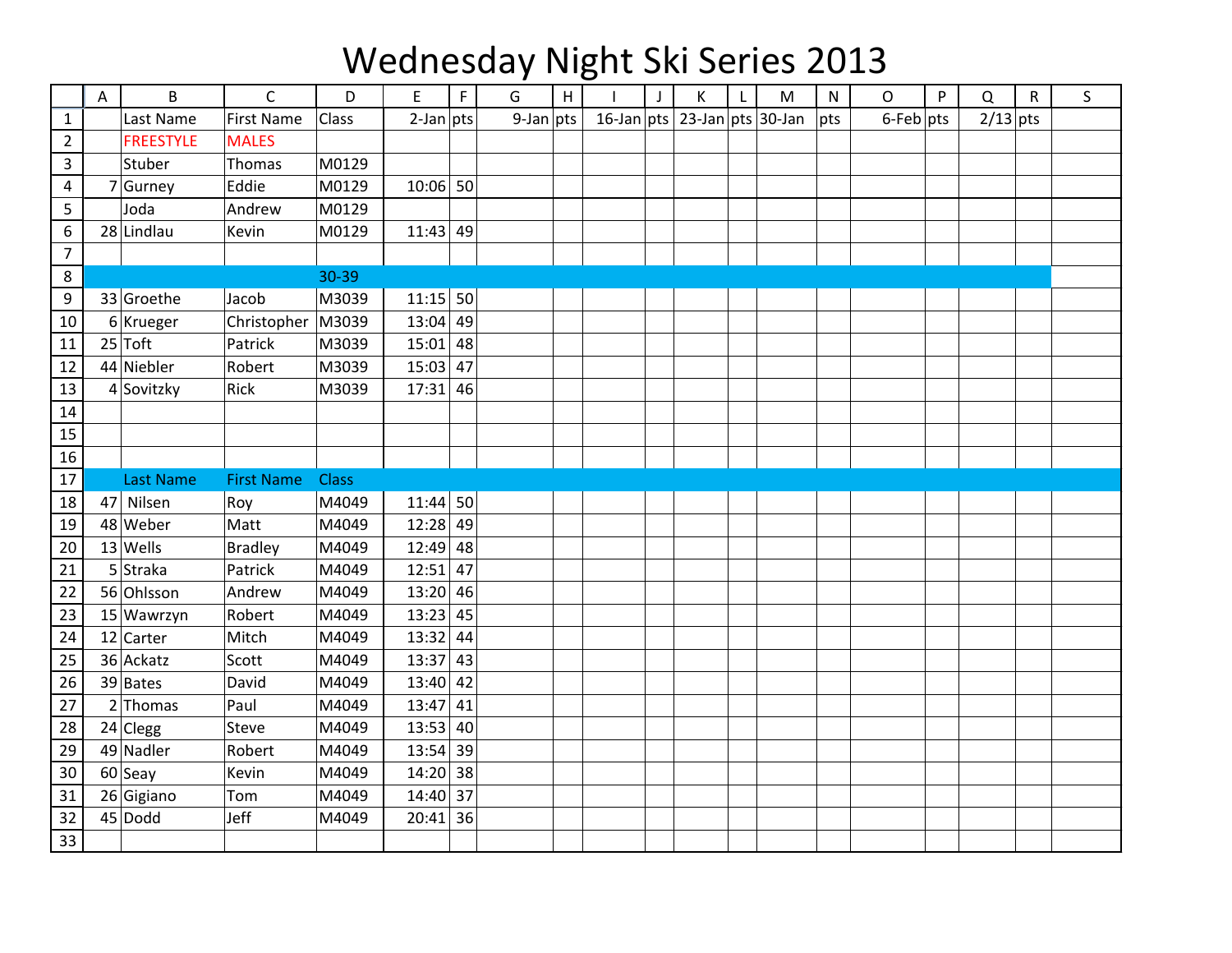## Wednesday Night Ski Series 2013

|    | A | $\sf B$          | $\mathsf{C}$ | D     | E          | $\mathsf F$ | G | H | J | К | L | M | ${\sf N}$ | O | P | Q | $\mathsf R$ | S |
|----|---|------------------|--------------|-------|------------|-------------|---|---|---|---|---|---|-----------|---|---|---|-------------|---|
| 34 |   |                  |              |       |            |             |   |   |   |   |   |   |           |   |   |   |             |   |
| 35 |   | $22$ Joda        | Dan          | M5059 | $12:11$ 50 |             |   |   |   |   |   |   |           |   |   |   |             |   |
| 36 |   | $40$  Lob        | Patrick      | M5059 | $12:33$ 49 |             |   |   |   |   |   |   |           |   |   |   |             |   |
| 37 |   | 21 Wikner        | Steven       | M5059 | $13:03$ 48 |             |   |   |   |   |   |   |           |   |   |   |             |   |
| 38 |   | $9$ Czaja        | Bill         | M5059 | $13:13$ 47 |             |   |   |   |   |   |   |           |   |   |   |             |   |
| 39 |   | $16$ Jennik      | Peter        | M5059 | $13:20$ 46 |             |   |   |   |   |   |   |           |   |   |   |             |   |
| 40 |   | 20 Shabahzian    | Charlie      | M5059 | 13:27      | 45          |   |   |   |   |   |   |           |   |   |   |             |   |
| 41 |   | 34 Hazard        | Jerry        | M5059 | $13:28$ 44 |             |   |   |   |   |   |   |           |   |   |   |             |   |
| 42 |   | 41 Adelmeyer     | Keith        | M5059 | $14:14$ 43 |             |   |   |   |   |   |   |           |   |   |   |             |   |
| 43 |   | 54 Erickson      | Allan        | M5059 | $17:06$ 42 |             |   |   |   |   |   |   |           |   |   |   |             |   |
| 44 |   | 35 Davenport     | Tom          | M5059 | 19:58 41   |             |   |   |   |   |   |   |           |   |   |   |             |   |
| 45 |   | Joda             | Peter        | M5099 |            |             |   |   |   |   |   |   |           |   |   |   |             |   |
| 46 |   | Isaacs           | Don          | M5099 |            |             |   |   |   |   |   |   |           |   |   |   |             |   |
| 47 |   | Moore            | Larry        | M5059 |            |             |   |   |   |   |   |   |           |   |   |   |             |   |
| 48 |   | Fordney          | Mike         | M5059 |            |             |   |   |   |   |   |   |           |   |   |   |             |   |
| 49 |   |                  |              |       |            |             |   |   |   |   |   |   |           |   |   |   |             |   |
| 50 |   | 23 Winter        | Jim          | M6099 | $13:51$ 50 |             |   |   |   |   |   |   |           |   |   |   |             |   |
| 51 |   | $1$ McCarthy     | John         | M6060 | $14:21$ 49 |             |   |   |   |   |   |   |           |   |   |   |             |   |
| 52 |   | $10$ Edwards     | Will         | M6069 | $14:29$ 48 |             |   |   |   |   |   |   |           |   |   |   |             |   |
| 53 |   | $3$ Gagner       | Jerry        | M6069 | $15:04$ 47 |             |   |   |   |   |   |   |           |   |   |   |             |   |
| 54 |   | Bjodstrup        | Rick         | M6069 |            |             |   |   |   |   |   |   |           |   |   |   |             |   |
| 55 |   |                  |              |       |            |             |   |   |   |   |   |   |           |   |   |   |             |   |
| 56 |   | <b>CLASSICAL</b> | <b>MALES</b> |       |            |             |   |   |   |   |   |   |           |   |   |   |             |   |
| 57 |   | $52$ Timm        | Paul         | M0139 | 13:33CL    | 50          |   |   |   |   |   |   |           |   |   |   |             |   |
| 58 |   |                  |              |       |            |             |   |   |   |   |   |   |           |   |   |   |             |   |
| 59 |   | 18 Truesdale     | Dan          | M4099 | 15:23CL    | 50          |   |   |   |   |   |   |           |   |   |   |             |   |
| 60 |   | 17 Kissner       | Tom          | M4099 | 18:50CL    | 49          |   |   |   |   |   |   |           |   |   |   |             |   |
| 61 |   | $51$ Timm        | Karl         | M4099 | 19:02CL    | 48          |   |   |   |   |   |   |           |   |   |   |             |   |
| 62 |   | 31 Graham        | Mike         | M4099 | 19:33CL    | 47          |   |   |   |   |   |   |           |   |   |   |             |   |
| 63 |   | 55 Grunewald     | Steven       | M4099 | 19:48CL    | 46          |   |   |   |   |   |   |           |   |   |   |             |   |
| 64 |   | 42 Henningsen    | Henning      | M4099 | 23:24CL    | 45          |   |   |   |   |   |   |           |   |   |   |             |   |
| 65 |   | 43 Miller        | Greg         | M4099 | 24:09CL    | 44          |   |   |   |   |   |   |           |   |   |   |             |   |
| 66 |   |                  |              |       |            |             |   |   |   |   |   |   |           |   |   |   |             |   |